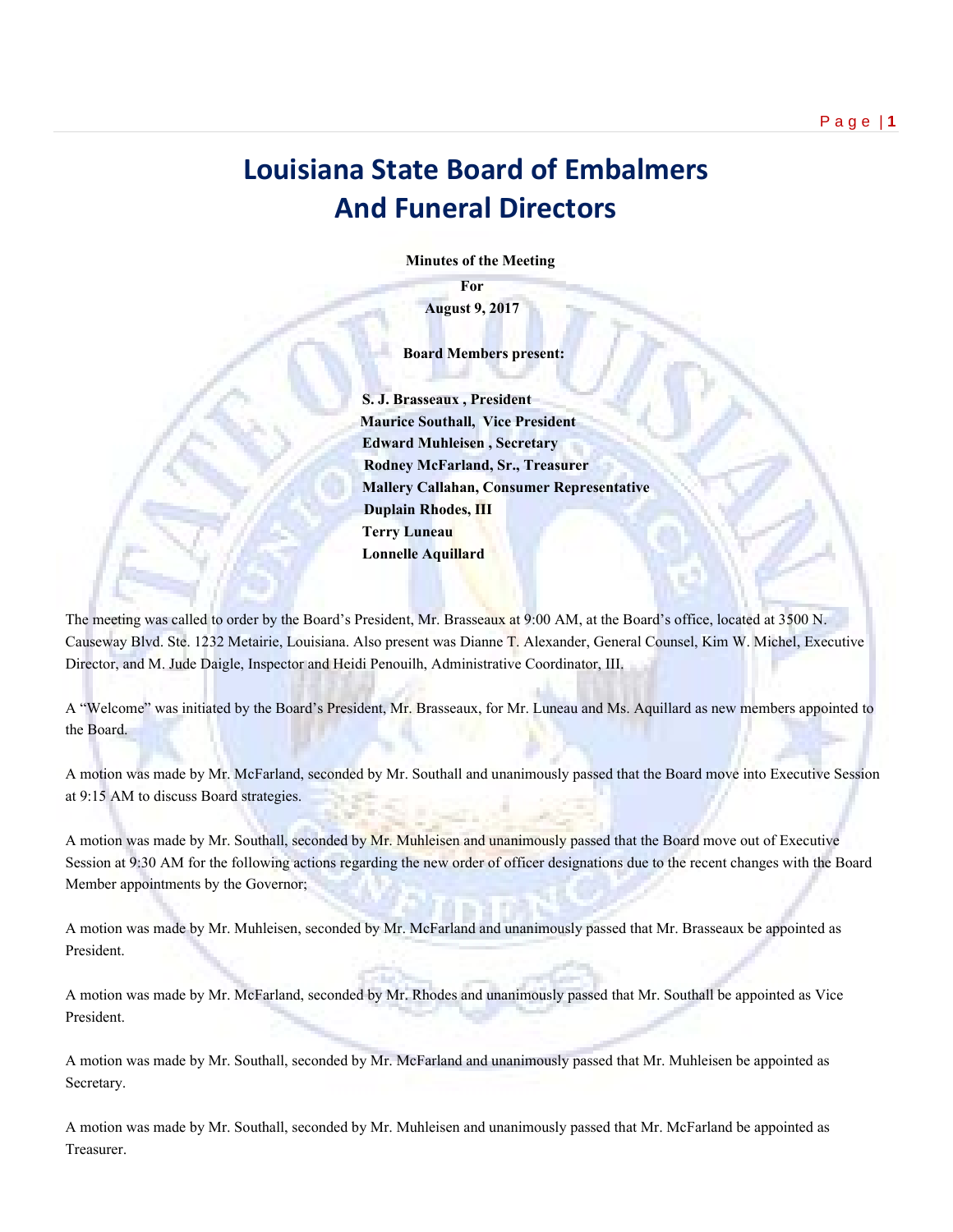It was noted that the current officer appointments will remain through the end of the current year and during the first meeting of 2018, nominations and new appointments will be determined

### **PUBLIC COMMENTS**:

Courtney Baloney was present and requested a clarification of the management role of a spouse as outlined in Title 46, Chapter 19. 1901; Survivor's Clause.

Ms. Alexander, General Counsel, explained that due to the Rule of 1901, as it was never repealed and as it still exists, allows for a widowed spouse to manage a funeral establishment previously owned by the decedent. The management position only allows for the management of the operations for one year and does not authorize the individual to practice funeral directing or embalming.

#### **PRESENTATIONS:**

There were no presentation scheduled for today's meeting.

### **COMPLIANCE HEARING and/or ADMISSION AND CONSENT**

Formal Hearing entitled "In the Matter of Carmen Baloney" was convened at 10:00 AM.

For the record, Mr. Southall recused himself from participation of the hearing.

Motion was made by Mr. McFarland, seconded by Mr. Rhodes and unanimously passed that Carmen Baloney's funeral directing license, U-1145, will not be revoked.

Motion was made by Mr. Rhodes, seconded by Mr. Luneau and unanimously passed to amend the aforementioned motion that includes a letter to be drafted to caution Ms. Baloney regarding the allegations contained within this hearing.

### **FINDINGS of FACT and DECISION of the BOARD**

This matter came before the Louisiana State Board of Embalmers and Funeral Directors for hearing on August 9, 2017. Present:

**MILES G. TRAPOLIN**, Attorney, for and on behalf of The Baloney Funeral Home and Carl Baloney, Sr.

**DANATUS N. KING,** Attorney, for and on behalf of Carmen Baloney

**HARRY VORHOFF,** Hearing Officer, Special Counsel for and on behalf of the Louisiana Department of Justice.

After considering the law, the evidence, the testimony of the witnesses and the entire record of these proceedings made a part of the record before the Board on August 9, 2017:

### **FINDINGS of FACT**

That **CARMEN MARIE BALONEY** is a licensed funeral director (U-1145) and, therefore, subject to the jurisdiction of this Board; and the Board, considered, the evidence contained within the record of these proceedings, together with the testimony of the witnesses made within the presentation. The Board has determined it will not revoke the license of **CARMEN MARIE BALONEY** pursuant to LA R.S. 37:846 (A) (5) for unprofessional, unethical or dishonest conduct.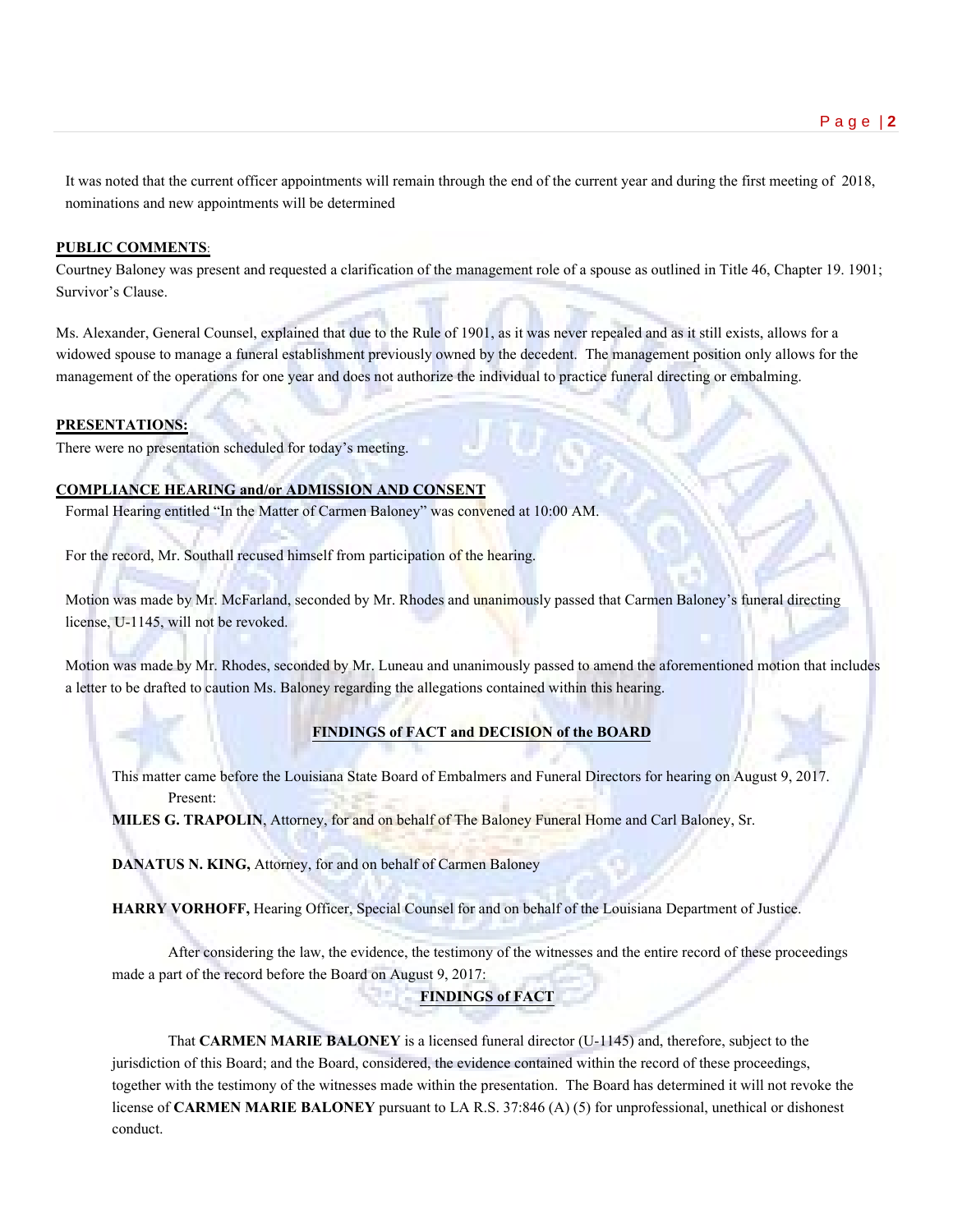### **CONCLUSIONS**

As to **CARMEN MARIE BALONEY**, the Board members found after consideration of the evidence within the record presented for and against the licensee, together with the testimony of the witnesses on August 9, 2017, revocation of the license as requested would not be granted. Carmen Marie Baloney admitted on the record to cashing the checks at issue in the matter, with the knowledge of Mr. Carl Baloney, Sr. used for the day-to-day operations of The Baloney Funeral Home. Geraldine Broussard Baloney testified she was not an active participant in the day-to-day operations of The Baloney Funeral Home prior to the death of Mr. Carl Baloney, Sr. The untimely death of Mr. Carl Baloney, Sr. prior to the hearing for this matter on August 9, 2017, made unavailable the one person who could refute the statements and testimony of the licensee. Therefore, the Board determined it would deny the request for revocation.

### **DECISION of the BOARD**

Accordingly, for the reasons as stated and as noted herein above;

**IT IS ORDERED BY THE BOARD THAT** the matter of Carmen Marie Baloney brought by Carl Baloney, Sr. on behalf and for The Baloney Funeral Home be dismissed.

The hearing was concluded at 2:15 PM.

For informational purposes only, the Board was presented with a letter from the Department of Justice, Office of the Attorney General noting that the AG Opinion request by the Board has been assigned as Opinion 17-0089 and a response will be forthcoming.

For informational purposes only, the Board was presented with a letter from the Department of Health, Office of Public Health, regarding two Mississippi funeral homes being identified as non-compliant with LA law with regard to the improper documentation of the death of individuals and the disposition of bodies. Specifically, Luzern Dillon (FS-463) of Craft Funeral Home and Graft Ginn funeral Home of Mississippi has contacted the bureau of Vital Records and Statistics to advise that the facilities picked up and transported remains out of state for decedents in November 2016 and again in January 2017 and is now in need of LA death certificate for each.

The LA R.S. (LA R.S. 40:52) provides that a LA Burial Transit Permit MUST be obtained before a body is removed from the state. The law further provides that LA Burial permits may be issued to LA licensed funeral directors only. A copy of this applicable law was forwarded to Ms. Dillon of the Mississippi Funeral Board to include a copy of LA R.S. 40:61 (B) (2) which enumerates penalties for violation of the law.

For informational purposes, the board was presented with information regarding Heritage Cremation providers and legal documents that have been filed for a cease and desist order from the State of Colorado. This information is posted upon the Board's website for review.

The Board was presented with information regarding CE Brokers, a continuing education maintenance website for licensees and Boards.

A request was made by Mr. Brasseaux for Ms. Michel to gather further information and inquiries for the Board to reconsider at the next scheduled meeting.

A request was made by Ms. Michel regarding CLEAR and the need for Ms. Alexander to join and attend the seminars on behalf of the Board.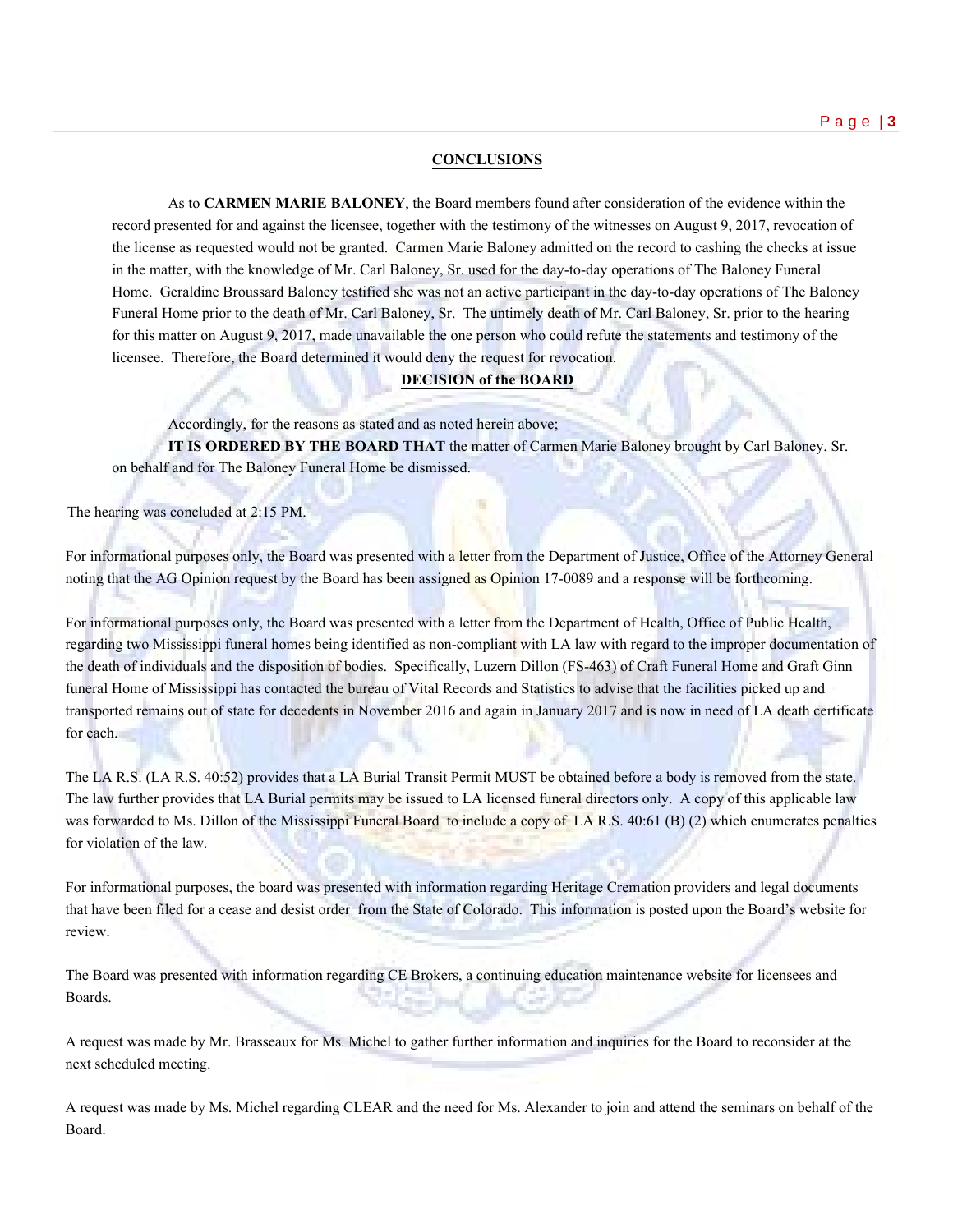**Updated on** 

Motion was made by Mr. Southall, seconded by Mr. Muhleisen and unanimously passed to allow Ms. Alexander to join CLEAR and attend the seminar next month in September.

### **Executive Director's Report**

Motion was made by Mr. Muhleisen, seconded by Mr. Luneau and unanimously passed to accept the report as presented.

The following was included within the Executive Director's report;

# **License & Registry Update from April 2017**

**8/3/2017 Funeral Establishments - new issue** Samart Funeral Home 2910 **Establishment Ownership/Location/Name Change** Labby Memorial Funeral Home 2911 O/C Edmonds Funeral Home 2012 O/C **Crematory Establishment - new issue** Crematorium, Inc. 42 CFH Crematory, Inc. 43 **Embalmer and Funeral Director License - new issue** Kailyn Morel **E2838** Whitney Lang **E2844** Vandra Fields E2839 Wanda Triggs E2845 Lindsey Rougeau E2840 Adrienne Zetty E2846 Robert Russo E2841 Morgan Cranmer E2842 Katie Farris E2843 **Funeral Director License - new issue** Heidi Hickman U1660 Stacie Ralph U1663 Denzel Stanley U1661 Devinne Cain U1664 Vincent Hollier U1662 **Retort Operator License - new issue** Blake Wegman 271 Kevin Grant 274 Jessica Williams 272 Sarah Taylor 275 Chad Saia 273 Ashton Istre 276 **Reinstated Licenses - E / U / RO** Peter Tuberville 234 from 2018 Gayla Howington E2695 from 2017 Kyle Deichmann E2545 from 2017 Robert Avery, Jr. E2827 from 2017 **Temporary License - new issue** Geraldine Baloney TL 0498 Spouse request Pierre Cobb TL 0499 Reciprocal - Texas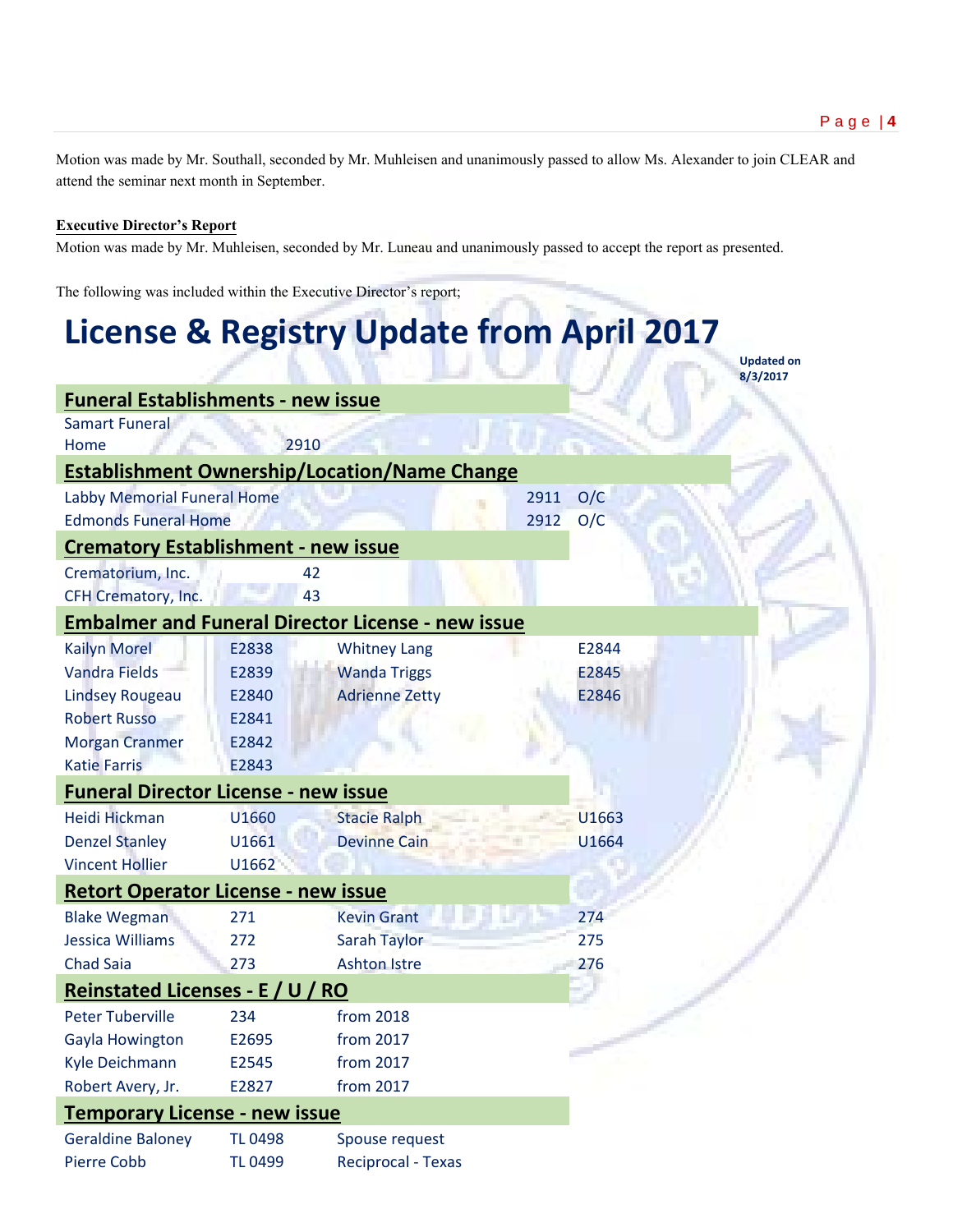| <b>Internship Register - new issue</b> |      |                          |      |
|----------------------------------------|------|--------------------------|------|
| <b>Roderick Hampton</b>                | 0257 | Heather M. Brown         | 0267 |
| <b>Lacy Bailey</b>                     | 0258 | David Womack             | 0268 |
| <b>Philip Kimsey</b>                   | 0259 | Kaitlyn Jones            | 0269 |
| <b>Courtney Hambright</b>              | 0260 | <b>Wilkadrick Carter</b> | 0270 |
| Virgil Lacy, IV                        | 0261 | <b>Lionel Noel</b>       | 0271 |
| <b>Rachel Ervin</b>                    | 0262 | Raven Jackson            | 0272 |
| Aimee Latour                           | 0263 | <b>Peter Tuberville</b>  | 0273 |
| Alberto Rojas                          | 0264 | <b>Mallory Nugent</b>    | 0274 |
| <b>Justin Owens</b>                    | 0265 | <b>Kathy Scott</b>       | 0275 |
| <b>Edward Druilhet</b>                 | 0266 |                          |      |

### **GENERAL COUNSEL'S REPORT**

Motion was made by Mr. Callahan, seconded by Mr. Muhleisen and unanimously passed to accept the report as presented.

### **INSPECTOR'S REPORT**

Motion was made by Mr. Luneau, seconded by Mr. Southall and unanimously passed to accept the report as presented.

### **MINUTES**

Motion was made by Mr. Rhodes, seconded by Mr. Muhleisen and unanimously passed to accept the minutes of the meeting for April 26, 2017.

### **FINANCIAL**

Motion was made by Mr. Muhleisen, seconded by Mr. McFarland and unanimously passed to accept the financial report as presented.

### **CORRESPONDENCE**

A request received from Charles Evins of Evins Larry Perry Funeral Homes for a mileage variance request of 1.54 miles over the 40 miles radius regulation between the establishments from Jennings and Oakdale.

Motion was made by Mr. Muhliesen, seconded by Mr. Luneau and unanimously passed to deny the request for the 1.54 mileage variance over the 40 miles radius regulation for the locations of Jennings and Oakdale.

### **EXECUTIVE SESSION**

Motion was made by Mr. McFarland, seconded by Mr. Southall and unanimously passed that the Board move into Executive Session at 2:15 PM.

For the discussion and determination of the hearing In the Matter of Carmen Baloney

Motion was made by Mr. McFarland, seconded by Mr. Rhodes and unanimously passed that the Board move out of Executive Session at 2:45 PM.

Motion was made by Mr. McFarland, seconded by Mr. Rhodes and unanimously passed that the license of Carmen Baloney will not be revoked.